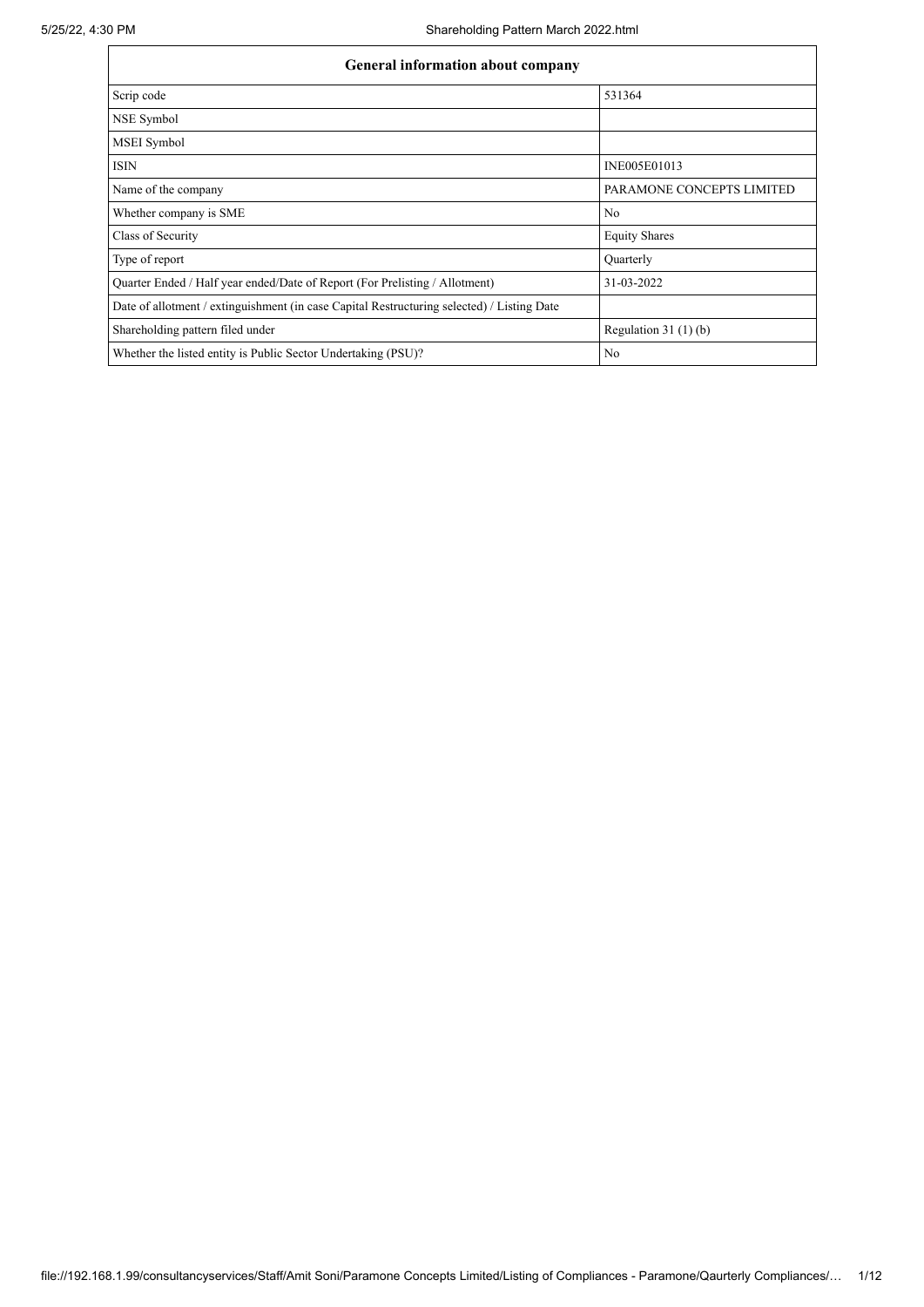|                | <b>Declaration</b>                                                                        |                |                                |                       |                             |  |  |  |  |  |  |
|----------------|-------------------------------------------------------------------------------------------|----------------|--------------------------------|-----------------------|-----------------------------|--|--|--|--|--|--|
| Sr.<br>No.     | Particular                                                                                | Yes/No         | Promoter and<br>Promoter Group | Public<br>shareholder | Non Promoter-<br>Non Public |  |  |  |  |  |  |
| $\mathbf{1}$   | Whether the Listed Entity has issued any partly paid up shares?                           | N <sub>0</sub> | N <sub>0</sub>                 | No                    | N <sub>0</sub>              |  |  |  |  |  |  |
| $\overline{2}$ | Whether the Listed Entity has issued any Convertible Securities<br>9                      | N <sub>o</sub> | No                             | N <sub>0</sub>        | N <sub>o</sub>              |  |  |  |  |  |  |
| 3              | Whether the Listed Entity has issued any Warrants?                                        | N <sub>0</sub> | N <sub>o</sub>                 | No                    | N <sub>0</sub>              |  |  |  |  |  |  |
| $\overline{4}$ | Whether the Listed Entity has any shares against which<br>depository receipts are issued? | N <sub>0</sub> | No                             | N <sub>0</sub>        | N <sub>0</sub>              |  |  |  |  |  |  |
| 5              | Whether the Listed Entity has any shares in locked-in?                                    | N <sub>0</sub> | N <sub>0</sub>                 | No                    | N <sub>0</sub>              |  |  |  |  |  |  |
| 6              | Whether any shares held by promoters are pledge or otherwise<br>encumbered?               | N <sub>0</sub> | No                             |                       |                             |  |  |  |  |  |  |
| $\overline{7}$ | Whether company has equity shares with differential voting<br>rights?                     | N <sub>0</sub> | N <sub>0</sub>                 | N <sub>0</sub>        | N <sub>0</sub>              |  |  |  |  |  |  |
| 8              | Whether the listed entity has any significant beneficial owner?                           | N <sub>0</sub> |                                |                       |                             |  |  |  |  |  |  |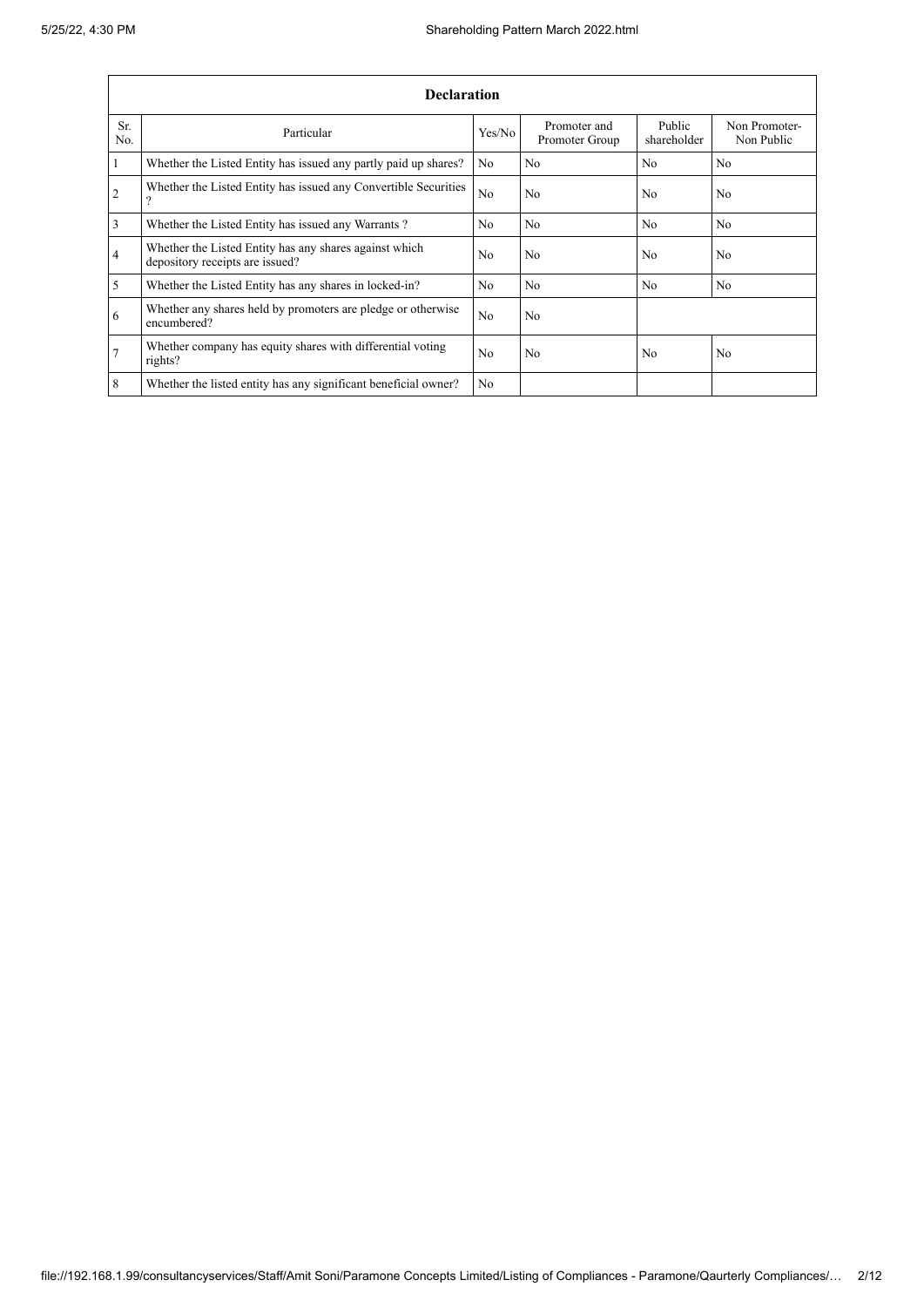$\overline{1}$ 

|                 | Table I - Summary Statement holding of specified securities |              |                      |                             |                          |                                                                    |                                                                                                                      |                                                                  |               |          |                     |
|-----------------|-------------------------------------------------------------|--------------|----------------------|-----------------------------|--------------------------|--------------------------------------------------------------------|----------------------------------------------------------------------------------------------------------------------|------------------------------------------------------------------|---------------|----------|---------------------|
|                 | Category                                                    | Nos. Of      | No. of<br>fully paid | No. Of<br>Partly<br>paid-up | No. Of<br>shares         | Total nos.<br>shares<br>held (VII)<br>$= (IV) +$<br>$(V)$ + $(VI)$ | Shareholding as a<br>% of total no. of<br>shares (calculated<br>as per SCRR,<br>1957) (VIII) As a<br>% of $(A+B+C2)$ | Number of Voting Rights held in each<br>class of securities (IX) |               |          |                     |
| Category<br>(1) | of<br>shareholder                                           | shareholders | up equity            | equity                      | underlying<br>Depository |                                                                    |                                                                                                                      | No of Voting (XIV) Rights                                        |               |          | Total as a          |
|                 | (II)                                                        | (III)        | shares<br>held (IV)  | shares<br>held<br>(V)       | Receipts<br>(VI)         |                                                                    |                                                                                                                      | Class eg:<br>X                                                   | Class<br>eg:y | Total    | $%$ of<br>$(A+B+C)$ |
| (A)             | Promoter<br>$\&$<br>Promoter<br>Group                       |              |                      |                             |                          |                                                                    |                                                                                                                      |                                                                  |               |          |                     |
| (B)             | Public                                                      | 2437         | 15127600             |                             |                          | 15127600                                                           | 100                                                                                                                  | 15127600                                                         |               | 15127600 | 100                 |
| (C)             | Non<br>Promoter-<br>Non Public                              |              |                      |                             |                          |                                                                    |                                                                                                                      |                                                                  |               |          |                     |
| (C1)            | Shares<br>underlying<br><b>DRs</b>                          |              |                      |                             |                          |                                                                    |                                                                                                                      |                                                                  |               |          |                     |
| (C2)            | Shares held<br>by<br>Employee<br>Trusts                     |              |                      |                             |                          |                                                                    |                                                                                                                      |                                                                  |               |          |                     |
|                 | Total                                                       | 2437         | 15127600             |                             |                          | 15127600                                                           | 100                                                                                                                  | 15127600                                                         |               | 15127600 | 100                 |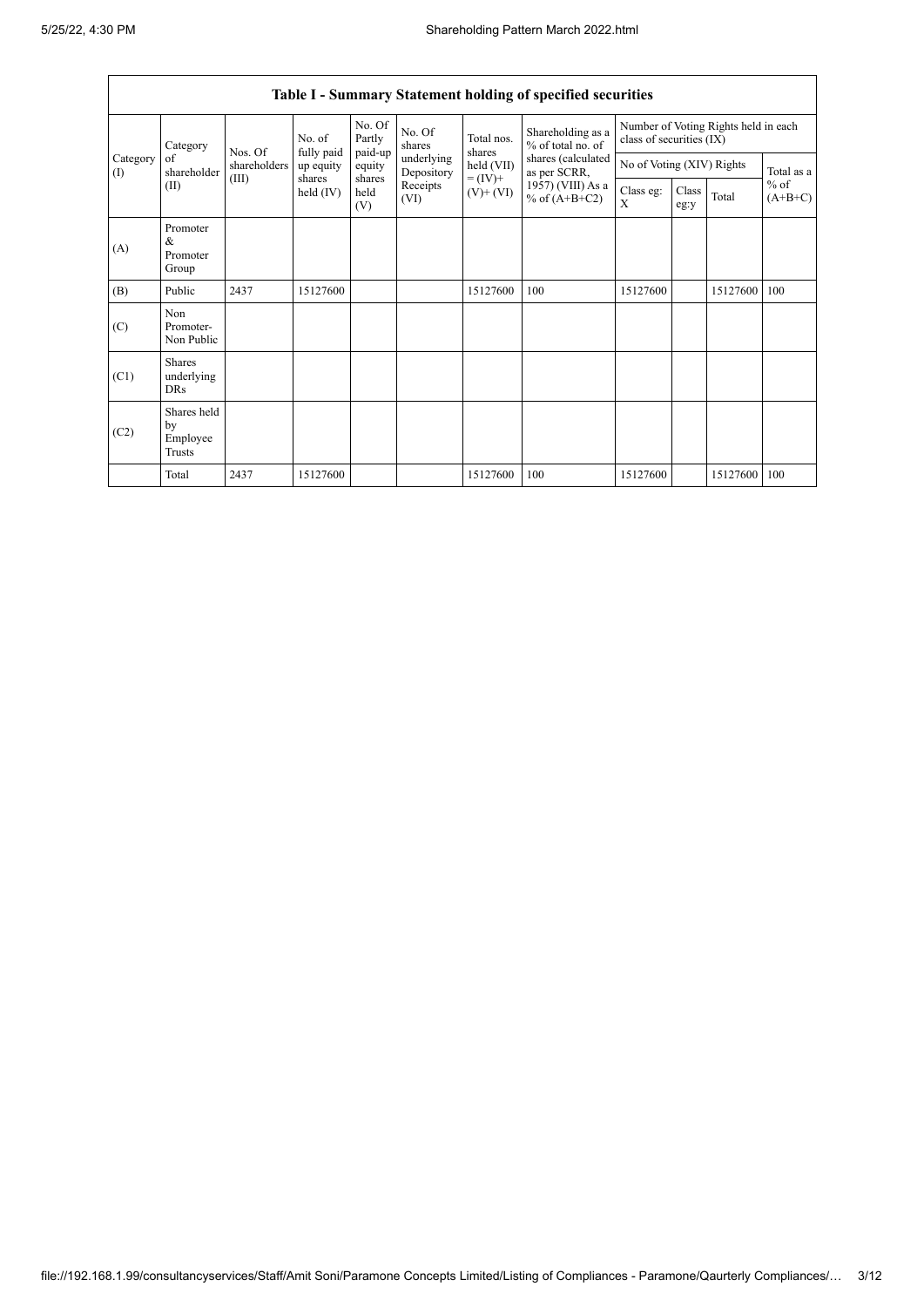|                          | Table I - Summary Statement holding of specified securities |                                                                                                                                                                  |                                                  |                                                                                            |                                                                                    |                                                         |                       |                                                                               |                                |                                       |  |
|--------------------------|-------------------------------------------------------------|------------------------------------------------------------------------------------------------------------------------------------------------------------------|--------------------------------------------------|--------------------------------------------------------------------------------------------|------------------------------------------------------------------------------------|---------------------------------------------------------|-----------------------|-------------------------------------------------------------------------------|--------------------------------|---------------------------------------|--|
| Category<br>$($ $\Gamma$ | Category<br>of<br>shareholder<br>(II)                       | No. Of<br>No. of<br><b>Shares</b><br>Shares<br>Underlying<br>Underlying<br>Outstanding<br>Outstanding<br>convertible<br>Warrants<br>securities<br>$(X_i)$<br>(X) |                                                  | No. Of Shares<br>Underlying<br>Outstanding<br>convertible                                  | Shareholding, as a %<br>assuming full<br>conversion of<br>convertible securities ( | Number of<br>Locked in<br>shares (XII)                  |                       | Number of<br><b>Shares</b><br>pledged or<br>otherwise<br>encumbered<br>(XIII) |                                | Number of<br>equity shares<br>held in |  |
|                          |                                                             |                                                                                                                                                                  | securities and<br>No. Of<br>Warrants (Xi)<br>(a) | as a percentage of<br>diluted share capital)<br>$(XI) = (VII)+(X) As a %$<br>of $(A+B+C2)$ | No.<br>(a)                                                                         | As a<br>$%$ of<br>total<br><b>Shares</b><br>held<br>(b) | N <sub>0</sub><br>(a) | As a<br>$%$ of<br>total<br><b>Shares</b><br>held<br>(b)                       | dematerialized<br>form $(XIV)$ |                                       |  |
| (A)                      | Promoter<br>$\&$<br>Promoter<br>Group                       |                                                                                                                                                                  |                                                  |                                                                                            |                                                                                    |                                                         |                       |                                                                               |                                |                                       |  |
| (B)                      | Public                                                      |                                                                                                                                                                  |                                                  |                                                                                            | 100                                                                                |                                                         |                       |                                                                               |                                | 14622800                              |  |
| (C)                      | Non<br>Promoter-<br>Non Public                              |                                                                                                                                                                  |                                                  |                                                                                            |                                                                                    |                                                         |                       |                                                                               |                                |                                       |  |
| (C1)                     | <b>Shares</b><br>underlying<br><b>DRs</b>                   |                                                                                                                                                                  |                                                  |                                                                                            |                                                                                    |                                                         |                       |                                                                               |                                |                                       |  |
| (C2)                     | Shares held<br>by<br>Employee<br><b>Trusts</b>              |                                                                                                                                                                  |                                                  |                                                                                            |                                                                                    |                                                         |                       |                                                                               |                                |                                       |  |
|                          | Total                                                       |                                                                                                                                                                  |                                                  |                                                                                            | 100                                                                                |                                                         |                       |                                                                               |                                | 14622800                              |  |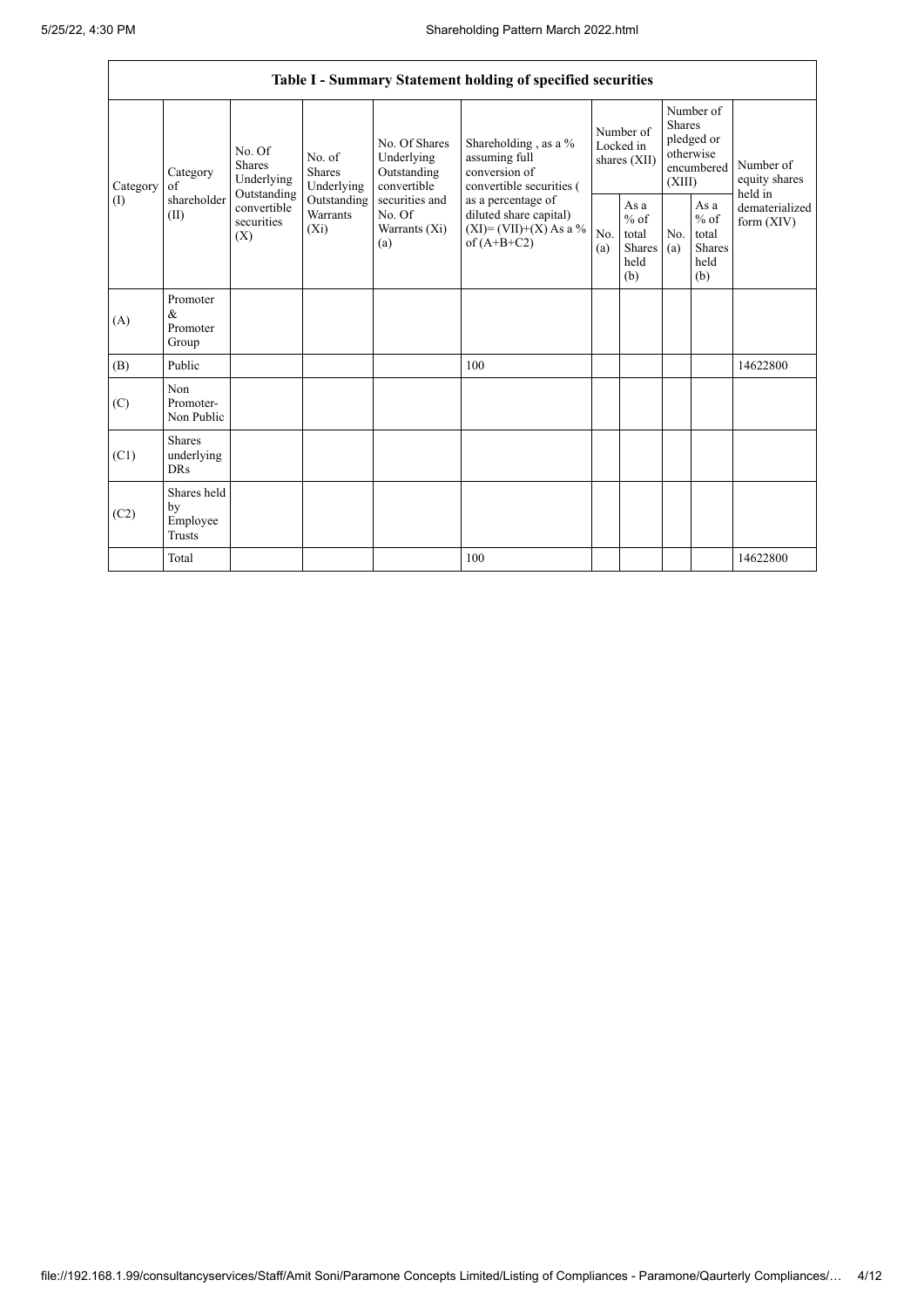|                                                                             |                                                                                                                        |                                                                                      |                         |                       |                                    |                             | Table II - Statement showing shareholding pattern of the Promoter and Promoter Group                                       |                           |               |                                      |                                 |
|-----------------------------------------------------------------------------|------------------------------------------------------------------------------------------------------------------------|--------------------------------------------------------------------------------------|-------------------------|-----------------------|------------------------------------|-----------------------------|----------------------------------------------------------------------------------------------------------------------------|---------------------------|---------------|--------------------------------------|---------------------------------|
|                                                                             |                                                                                                                        |                                                                                      | No. of                  | No. Of<br>Partly      | No. Of                             | Total nos.                  | Shareholding<br>as a % of total<br>no. of shares<br>(calculated as<br>per SCRR,<br>1957) (VIII) As<br>a % of<br>$(A+B+C2)$ | class of securities (IX)  |               | Number of Voting Rights held in each |                                 |
| Sr.                                                                         | Category $\&$<br>Name of the<br>Shareholders                                                                           | Nos. Of<br>shareholders                                                              | fully paid<br>up equity | paid-<br>up<br>equity | shares<br>underlying<br>Depository | shares<br>held (VII)        |                                                                                                                            | No of Voting (XIV) Rights |               |                                      | Total<br>as a %                 |
|                                                                             | (I)                                                                                                                    | (III)                                                                                | shares<br>held $(IV)$   | shares<br>held<br>(V) | Receipts<br>(VI)                   | $=$ (IV)+<br>$(V)$ + $(VI)$ |                                                                                                                            | Class eg:<br>$\mathbf X$  | Class<br>eg:y | Total                                | of<br>Total<br>Voting<br>rights |
| А                                                                           |                                                                                                                        | Table II - Statement showing shareholding pattern of the Promoter and Promoter Group |                         |                       |                                    |                             |                                                                                                                            |                           |               |                                      |                                 |
| (1)                                                                         | Indian                                                                                                                 |                                                                                      |                         |                       |                                    |                             |                                                                                                                            |                           |               |                                      |                                 |
| (2)                                                                         | Foreign                                                                                                                |                                                                                      |                         |                       |                                    |                             |                                                                                                                            |                           |               |                                      |                                 |
| B                                                                           | Table III - Statement showing shareholding pattern of the Public shareholder                                           |                                                                                      |                         |                       |                                    |                             |                                                                                                                            |                           |               |                                      |                                 |
| (1)                                                                         | Institutions                                                                                                           |                                                                                      |                         |                       |                                    |                             |                                                                                                                            |                           |               |                                      |                                 |
| (f)                                                                         | Financial<br>Institutions/<br><b>Banks</b>                                                                             | 1                                                                                    | 300                     |                       |                                    | 300                         | $\boldsymbol{0}$                                                                                                           | 300                       |               | 300                                  | $\mathbf{0}$                    |
| Sub-Total<br>(B)(1)                                                         |                                                                                                                        | $\mathbf{1}$                                                                         | 300                     |                       |                                    | 300                         | $\mathbf{0}$                                                                                                               | 300                       |               | 300                                  | $\boldsymbol{0}$                |
| (3)                                                                         |                                                                                                                        | Non-institutions                                                                     |                         |                       |                                    |                             |                                                                                                                            |                           |               |                                      |                                 |
| (a(i))                                                                      | Individuals -<br>i.Individual<br>shareholders<br>holding<br>nominal share<br>capital up to<br>Rs. 2 lakhs.             | 2345                                                                                 | 936606                  |                       |                                    | 936606                      | 6.19                                                                                                                       | 936606                    |               | 936606                               | 6.19                            |
| (a(ii))                                                                     | Individuals -<br>ii. Individual<br>shareholders<br>holding<br>nominal share<br>capital in<br>excess of Rs. 2<br>lakhs. | 12                                                                                   | 6626650                 |                       |                                    | 6626650                     | 43.81                                                                                                                      | 6626650                   |               | 6626650                              | 43.81                           |
| (e)                                                                         | Any Other<br>(specify)                                                                                                 | 79                                                                                   | 7564044                 |                       |                                    | 7564044                     | 50                                                                                                                         | 7564044                   |               | 7564044                              | 50                              |
| Sub-Total<br>(B)(3)                                                         |                                                                                                                        | 2436                                                                                 | 15127300                |                       |                                    | 15127300                    | 100                                                                                                                        | 15127300                  |               | 15127300                             | 100                             |
| <b>Total Public</b><br>Shareholding<br>$(B)=(B)(1)+$<br>$(B)(2)+(B)$<br>(3) |                                                                                                                        | 2437                                                                                 | 15127600                |                       |                                    | 15127600                    | 100                                                                                                                        | 15127600                  |               | 15127600                             | 100                             |
| $\mathbf C$                                                                 |                                                                                                                        |                                                                                      |                         |                       |                                    |                             | Table IV - Statement showing shareholding pattern of the Non Promoter- Non Public shareholder                              |                           |               |                                      |                                 |
| Total (<br>$A+B+C2$ )                                                       |                                                                                                                        | 2437                                                                                 | 15127600                |                       |                                    | 15127600                    | 100                                                                                                                        | 15127600                  |               | 15127600                             | 100                             |
| Total<br>$(A+B+C)$                                                          |                                                                                                                        | 2437                                                                                 | 15127600                |                       |                                    | 15127600                    | 100                                                                                                                        | 15127600                  |               | 15127600                             | 100                             |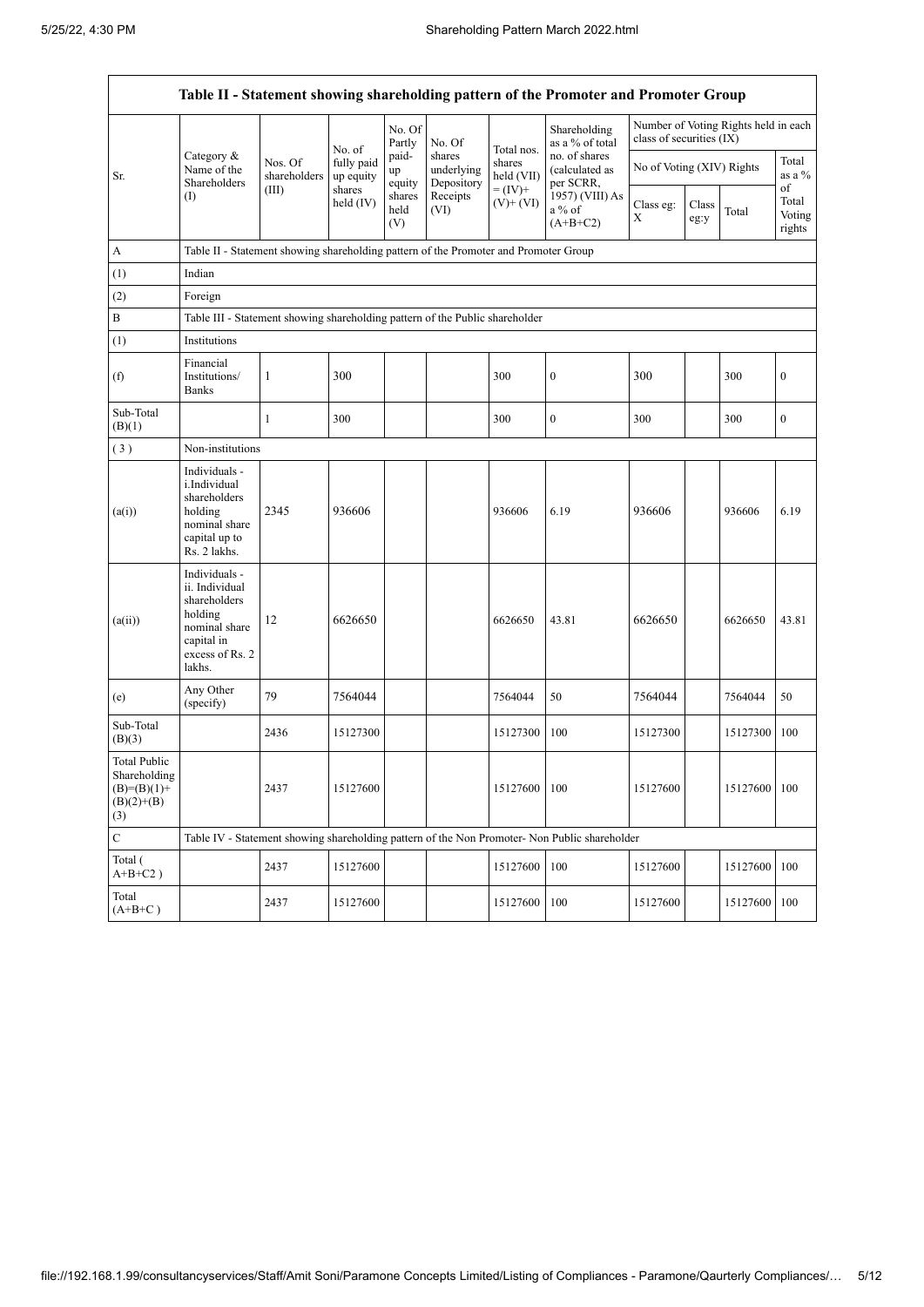$\mathbf{r}$ 

 $\overline{\mathbf{1}}$ 

| Table II - Statement showing shareholding pattern of the Promoter and Promoter Group |                                                                                          |                                                                              |                                                                                                               |                                                                                                                                                                          |                                        |                                                         |                                                                               |                                                         |                                       |  |
|--------------------------------------------------------------------------------------|------------------------------------------------------------------------------------------|------------------------------------------------------------------------------|---------------------------------------------------------------------------------------------------------------|--------------------------------------------------------------------------------------------------------------------------------------------------------------------------|----------------------------------------|---------------------------------------------------------|-------------------------------------------------------------------------------|---------------------------------------------------------|---------------------------------------|--|
|                                                                                      | No. Of<br><b>Shares</b><br>Underlying<br>Outstanding<br>convertible<br>securities<br>(X) | No. of<br><b>Shares</b><br>Underlying<br>Outstanding<br>Warrants<br>$(X_i)$  | No. Of Shares<br>Underlying<br>Outstanding<br>convertible<br>securities and No.<br>Of Warrants $(X_i)$<br>(a) | Shareholding, as a %<br>assuming full conversion of<br>convertible securities (as a<br>percentage of diluted share<br>capital) (XI)= $(VII)+(X)$ As a<br>% of $(A+B+C2)$ | Number of<br>Locked in<br>shares (XII) |                                                         | Number of<br><b>Shares</b><br>pledged or<br>otherwise<br>encumbered<br>(XIII) |                                                         | Number of<br>equity shares<br>held in |  |
| Sr.                                                                                  |                                                                                          |                                                                              |                                                                                                               |                                                                                                                                                                          | No.<br>(a)                             | As a<br>$%$ of<br>total<br><b>Shares</b><br>held<br>(b) | No.<br>(a)                                                                    | As a<br>$%$ of<br>total<br><b>Shares</b><br>held<br>(b) | dematerialized<br>form $(XIV)$        |  |
| А                                                                                    |                                                                                          |                                                                              |                                                                                                               | Table II - Statement showing shareholding pattern of the Promoter and Promoter Group                                                                                     |                                        |                                                         |                                                                               |                                                         |                                       |  |
| (1)                                                                                  | Indian                                                                                   |                                                                              |                                                                                                               |                                                                                                                                                                          |                                        |                                                         |                                                                               |                                                         |                                       |  |
| (2)                                                                                  | Foreign                                                                                  |                                                                              |                                                                                                               |                                                                                                                                                                          |                                        |                                                         |                                                                               |                                                         |                                       |  |
| B                                                                                    |                                                                                          | Table III - Statement showing shareholding pattern of the Public shareholder |                                                                                                               |                                                                                                                                                                          |                                        |                                                         |                                                                               |                                                         |                                       |  |
| (1)                                                                                  | Institutions                                                                             |                                                                              |                                                                                                               |                                                                                                                                                                          |                                        |                                                         |                                                                               |                                                         |                                       |  |
| (f)                                                                                  |                                                                                          |                                                                              |                                                                                                               | $\boldsymbol{0}$                                                                                                                                                         |                                        |                                                         |                                                                               |                                                         | $\boldsymbol{0}$                      |  |
| Sub-Total<br>(B)(1)                                                                  |                                                                                          |                                                                              |                                                                                                               | $\mathbf{0}$                                                                                                                                                             |                                        |                                                         |                                                                               |                                                         | $\mathbf{0}$                          |  |
| (3)                                                                                  | Non-institutions                                                                         |                                                                              |                                                                                                               |                                                                                                                                                                          |                                        |                                                         |                                                                               |                                                         |                                       |  |
| (a(i))                                                                               |                                                                                          |                                                                              |                                                                                                               | 6.19                                                                                                                                                                     |                                        |                                                         |                                                                               |                                                         | 673746                                |  |
| (a(ii))                                                                              |                                                                                          |                                                                              |                                                                                                               | 43.81                                                                                                                                                                    |                                        |                                                         |                                                                               |                                                         | 6392910                               |  |
| (e)                                                                                  |                                                                                          |                                                                              |                                                                                                               | 50                                                                                                                                                                       |                                        |                                                         |                                                                               |                                                         | 7556144                               |  |
| Sub-Total<br>(B)(3)                                                                  |                                                                                          |                                                                              |                                                                                                               | 100                                                                                                                                                                      |                                        |                                                         |                                                                               |                                                         | 14622800                              |  |
| <b>Total Public</b><br>Shareholding<br>$(B)=(B)(1)+$<br>$(B)(2)+(B)$<br>(3)          |                                                                                          |                                                                              |                                                                                                               | 100                                                                                                                                                                      |                                        |                                                         |                                                                               |                                                         | 14622800                              |  |
| C                                                                                    |                                                                                          |                                                                              |                                                                                                               | Table IV - Statement showing shareholding pattern of the Non Promoter- Non Public shareholder                                                                            |                                        |                                                         |                                                                               |                                                         |                                       |  |
| Total (<br>$A+B+C2$ )                                                                |                                                                                          |                                                                              |                                                                                                               | 100                                                                                                                                                                      |                                        |                                                         |                                                                               |                                                         | 14622800                              |  |
| Total<br>$(A+B+C)$                                                                   |                                                                                          |                                                                              |                                                                                                               | 100                                                                                                                                                                      |                                        |                                                         |                                                                               |                                                         | 14622800                              |  |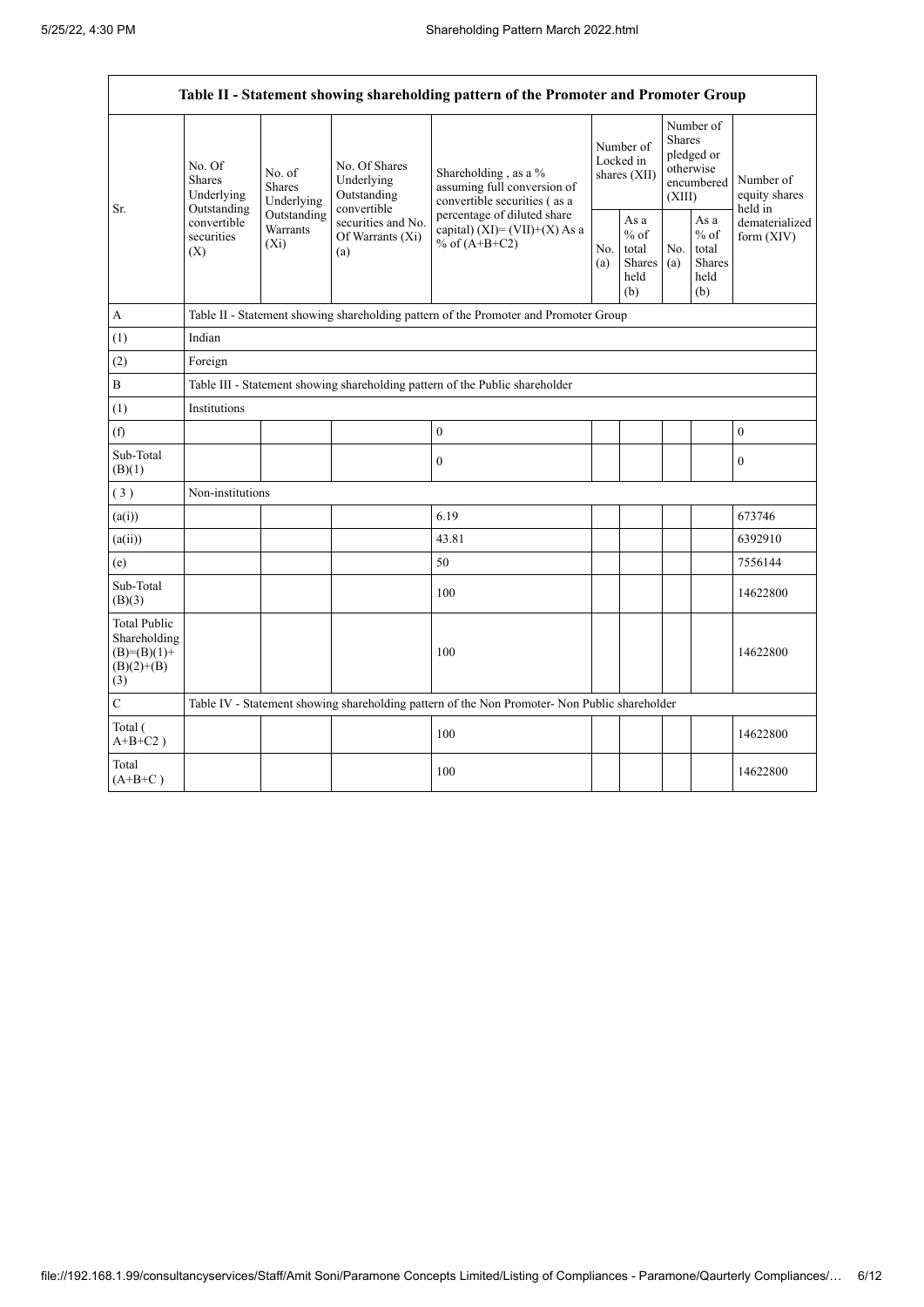$\overline{1}$ 

 $\overline{\phantom{a}}$ 

|                                                                                                                                                                                      | Individuals - ii. Individual shareholders holding nominal share capital in excess of Rs. 2 lakhs. |                                     |                            |                                 |                          |  |  |  |  |
|--------------------------------------------------------------------------------------------------------------------------------------------------------------------------------------|---------------------------------------------------------------------------------------------------|-------------------------------------|----------------------------|---------------------------------|--------------------------|--|--|--|--|
| Searial No.                                                                                                                                                                          | $\mathbf{1}$                                                                                      | $\sqrt{2}$                          | 3                          | $\overline{4}$                  |                          |  |  |  |  |
| Name of the<br>Shareholders (I)                                                                                                                                                      | <b>RAVI OMPRAKASH</b><br>AGRAWAL                                                                  | <b>GOVIND RAM</b><br><b>PATODIA</b> | <b>BINDI VINAY</b><br>VORA | <b>MANJUSHA</b><br><b>SARAF</b> | Click here to go<br>back |  |  |  |  |
| PAN(II)                                                                                                                                                                              | ADHPA2891D                                                                                        | AJDPP3342C                          | AETPV4513L                 | AYPPS2557K                      | Total                    |  |  |  |  |
| No. of fully paid<br>up equity shares<br>held $(IV)$                                                                                                                                 | 2952850                                                                                           | 2000000                             | 1000000                    | 276330                          | 6229180                  |  |  |  |  |
| No. Of Partly paid-<br>up equity shares<br>held (V)                                                                                                                                  |                                                                                                   |                                     |                            |                                 |                          |  |  |  |  |
| No. Of shares<br>underlying<br>Depository<br>Receipts (VI)                                                                                                                           |                                                                                                   |                                     |                            |                                 |                          |  |  |  |  |
| Total nos. shares<br>held $(VII) = (IV) +$<br>$(V)$ + $(VI)$                                                                                                                         | 2952850                                                                                           | 2000000                             | 1000000                    | 276330                          | 6229180                  |  |  |  |  |
| Shareholding as a<br>% of total no. of<br>shares (calculated<br>as per SCRR,<br>1957) (VIII) As a<br>% of $(A+B+C2)$                                                                 | 19.52                                                                                             | 13.22                               | 6.61                       | 1.83                            | 41.18                    |  |  |  |  |
| Number of Voting Rights held in each class of securities (IX)                                                                                                                        |                                                                                                   |                                     |                            |                                 |                          |  |  |  |  |
| Class eg: X                                                                                                                                                                          | 2952850                                                                                           | 2000000                             | 1000000                    | 276330                          | 6229180                  |  |  |  |  |
| Class eg:y                                                                                                                                                                           |                                                                                                   |                                     |                            |                                 |                          |  |  |  |  |
| Total                                                                                                                                                                                | 2952850                                                                                           | 2000000                             | 1000000                    | 276330                          | 6229180                  |  |  |  |  |
| Total as a % of<br><b>Total Voting rights</b>                                                                                                                                        | 19.52                                                                                             | 13.22                               | 6.61                       | 1.83                            | 41.18                    |  |  |  |  |
| No. Of Shares<br>Underlying<br>Outstanding<br>convertible<br>securities $(X)$                                                                                                        |                                                                                                   |                                     |                            |                                 |                          |  |  |  |  |
| No. of Shares<br>Underlying<br>Outstanding<br>Warrants (Xi)                                                                                                                          |                                                                                                   |                                     |                            |                                 |                          |  |  |  |  |
| No. Of Shares<br>Underlying<br>Outstanding<br>convertible<br>securities and No.<br>Of Warrants (Xi)<br>(a)                                                                           |                                                                                                   |                                     |                            |                                 |                          |  |  |  |  |
| Shareholding, as a<br>% assuming full<br>conversion of<br>convertible<br>securities (as a<br>percentage of<br>diluted share<br>capital) (XI)=<br>$(VII)+(X)$ As a %<br>of $(A+B+C2)$ | 19.52                                                                                             | 13.22                               | 6.61                       | 1.83                            | 41.18                    |  |  |  |  |
| Number of Locked in shares (XII)                                                                                                                                                     |                                                                                                   |                                     |                            |                                 |                          |  |  |  |  |
| No. (a)                                                                                                                                                                              |                                                                                                   |                                     |                            |                                 |                          |  |  |  |  |
| As a % of total<br>Shares held (b)                                                                                                                                                   |                                                                                                   |                                     |                            |                                 |                          |  |  |  |  |
| Number of equity<br>shares held in<br>dematerialized<br>form $(XIV)$                                                                                                                 | 2952850                                                                                           | 2000000                             | 1000000                    | 276330                          | 6229180                  |  |  |  |  |
| Reason for not providing PAN                                                                                                                                                         |                                                                                                   |                                     |                            |                                 |                          |  |  |  |  |
| Reason for not<br>providing PAN                                                                                                                                                      |                                                                                                   |                                     |                            |                                 |                          |  |  |  |  |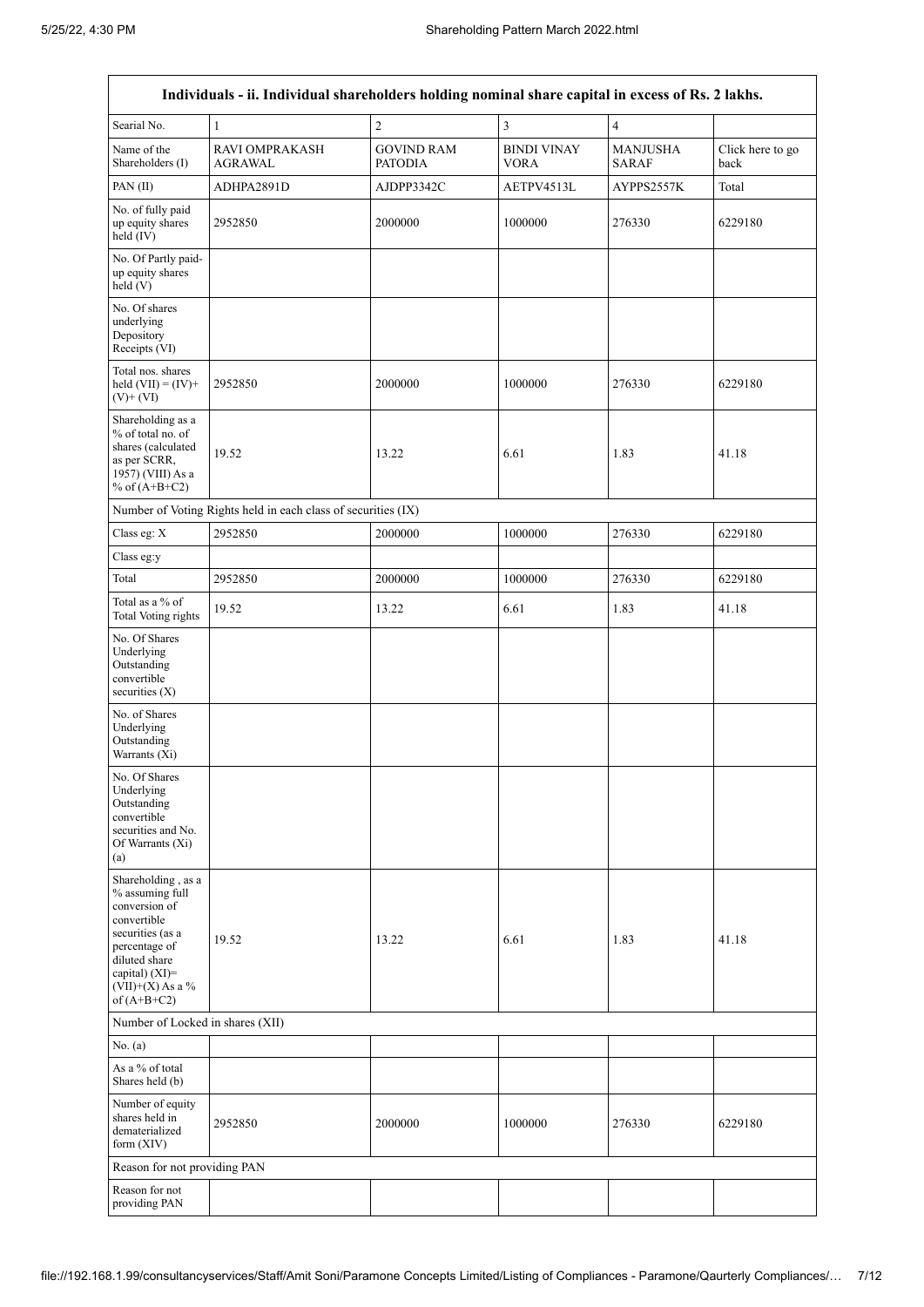| Any Other (specify)                                                                                                                                                                      |                                                                     |                                                                          |                                                                                 |                                                                                           |                                                       |                                                                                        |                                     |  |  |  |
|------------------------------------------------------------------------------------------------------------------------------------------------------------------------------------------|---------------------------------------------------------------------|--------------------------------------------------------------------------|---------------------------------------------------------------------------------|-------------------------------------------------------------------------------------------|-------------------------------------------------------|----------------------------------------------------------------------------------------|-------------------------------------|--|--|--|
| Searial No.                                                                                                                                                                              | 1                                                                   | $\overline{2}$                                                           | $\overline{3}$                                                                  | 4                                                                                         | 5                                                     | 6                                                                                      | $\overline{7}$                      |  |  |  |
| Category                                                                                                                                                                                 | <b>Bodies</b><br>Corporate                                          | <b>Bodies</b><br>Corporate                                               | <b>Bodies</b><br>Corporate                                                      | <b>Bodies Corporate</b>                                                                   | <b>Bodies</b><br>Corporate                            | <b>Bodies</b><br>Corporate                                                             | Non-<br>Resident<br>Indian<br>(NRI) |  |  |  |
| Category / More<br>than 1 percentage                                                                                                                                                     | More than 1<br>percentage of<br>shareholding                        | More than 1<br>percentage of<br>shareholding                             | More than 1<br>percentage of<br>shareholding                                    | More than 1<br>percentage of<br>shareholding                                              | More than 1<br>percentage of<br>shareholding          | More than 1<br>percentage of<br>shareholding                                           | Category                            |  |  |  |
| Name of the<br>Shareholders (I)                                                                                                                                                          | <b>AZURA</b><br><b>PROJECTS</b><br><b>PRIVATE</b><br><b>LIMITED</b> | <b>FLORENCE</b><br><b>SECURITIES</b><br><b>PRIVATE</b><br><b>LIMITED</b> | <b>FASHIONS</b><br><b>BRANDS</b><br>(INDIA)<br><b>PRIVATE</b><br><b>LIMITED</b> | <b>CHARTERED</b><br><b>CAPITAL</b><br><b>RESEARCH</b><br><b>PRIVATE</b><br><b>LIMITED</b> | <b>CARRON</b><br><b>INVESTMENTS</b><br><b>PVT LTD</b> | <b>BLUE</b><br><b>DIAMOND</b><br><b>PLASTOWARE</b><br><b>PRIVATE</b><br><b>LIMITED</b> |                                     |  |  |  |
| PAN(II)                                                                                                                                                                                  | AAGCA9030R                                                          | AABCF5634R                                                               | AAACF8207B                                                                      | AADCC4238N                                                                                | AAACC1995K                                            | AAFCB9895C                                                                             |                                     |  |  |  |
| No. of the<br>Shareholders (I)                                                                                                                                                           | 1                                                                   | 1                                                                        | $\mathbf{1}$                                                                    | $\mathbf{1}$                                                                              | 1                                                     | 1                                                                                      | 11                                  |  |  |  |
| No. of fully paid<br>up equity shares<br>held (IV)                                                                                                                                       | 2880874                                                             | 2243909                                                                  | 749100                                                                          | 725569                                                                                    | 405405                                                | 282000                                                                                 | 11532                               |  |  |  |
| No. Of Partly paid-<br>up equity shares<br>held(V)                                                                                                                                       |                                                                     |                                                                          |                                                                                 |                                                                                           |                                                       |                                                                                        |                                     |  |  |  |
| No. Of shares<br>underlying<br>Depository<br>Receipts (VI)                                                                                                                               |                                                                     |                                                                          |                                                                                 |                                                                                           |                                                       |                                                                                        |                                     |  |  |  |
| Total nos. shares<br>held $(VII) = (IV) +$<br>$(V)$ + $(VI)$                                                                                                                             | 2880874                                                             | 2243909                                                                  | 749100                                                                          | 725569                                                                                    | 405405                                                | 282000                                                                                 | 11532                               |  |  |  |
| Shareholding as a<br>% of total no. of<br>shares (calculated<br>as per SCRR,<br>1957) (VIII) As a<br>% of $(A+B+C2)$                                                                     | 19.04                                                               | 14.83                                                                    | 4.95                                                                            | 4.8                                                                                       | 2.68                                                  | 1.86                                                                                   | 0.08                                |  |  |  |
| Number of Voting Rights held in each class of securities (IX)                                                                                                                            |                                                                     |                                                                          |                                                                                 |                                                                                           |                                                       |                                                                                        |                                     |  |  |  |
| Class eg: X                                                                                                                                                                              | 2880874                                                             | 2243909                                                                  | 749100                                                                          | 725569                                                                                    | 405405                                                | 282000                                                                                 | 11532                               |  |  |  |
| Class eg:y                                                                                                                                                                               |                                                                     |                                                                          |                                                                                 |                                                                                           |                                                       |                                                                                        |                                     |  |  |  |
| Total                                                                                                                                                                                    | 2880874                                                             | 2243909                                                                  | 749100                                                                          | 725569                                                                                    | 405405                                                | 282000                                                                                 | 11532                               |  |  |  |
| Total as a % of<br><b>Total Voting rights</b>                                                                                                                                            | 19.04                                                               | 14.83                                                                    | 4.95                                                                            | 4.8                                                                                       | 2.68                                                  | 1.86                                                                                   | 0.08                                |  |  |  |
| No. Of Shares<br>Underlying<br>Outstanding<br>convertible<br>securities $(X)$                                                                                                            |                                                                     |                                                                          |                                                                                 |                                                                                           |                                                       |                                                                                        |                                     |  |  |  |
| No. of Shares<br>Underlying<br>Outstanding<br>Warrants (Xi)                                                                                                                              |                                                                     |                                                                          |                                                                                 |                                                                                           |                                                       |                                                                                        |                                     |  |  |  |
| No. Of Shares<br>Underlying<br>Outstanding<br>convertible<br>securities and No.<br>Of Warrants (Xi)<br>(a)                                                                               |                                                                     |                                                                          |                                                                                 |                                                                                           |                                                       |                                                                                        |                                     |  |  |  |
| Shareholding, as a<br>% assuming full<br>conversion of<br>convertible<br>securities (as a<br>percentage of<br>diluted share<br>capital) $(XI)$ =<br>(VII)+(X) As a $\%$<br>of $(A+B+C2)$ | 19.04                                                               | 14.83                                                                    | 4.95                                                                            | 4.8                                                                                       | 2.68                                                  | 1.86                                                                                   | 0.08                                |  |  |  |
| Number of Locked in shares (XII)<br>No. (a)                                                                                                                                              |                                                                     |                                                                          |                                                                                 |                                                                                           |                                                       |                                                                                        |                                     |  |  |  |
|                                                                                                                                                                                          |                                                                     |                                                                          |                                                                                 |                                                                                           |                                                       |                                                                                        |                                     |  |  |  |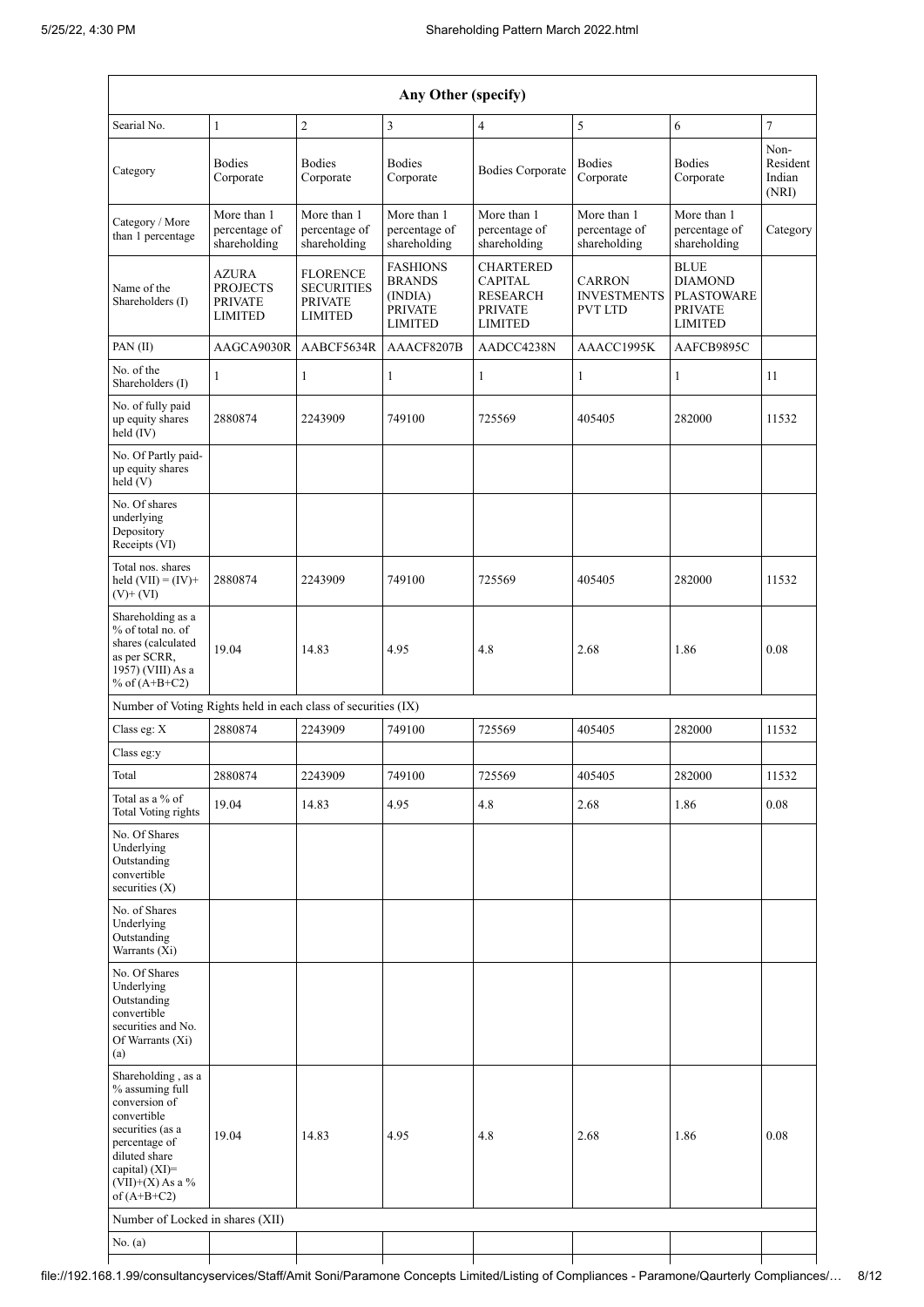## 5/25/22, 4:30 PM Shareholding Pattern March 2022.html

| As a % of total<br>Shares held (b)                                   |         |         |        |        |        |        |       |
|----------------------------------------------------------------------|---------|---------|--------|--------|--------|--------|-------|
| Number of equity<br>shares held in<br>dematerialized<br>form $(XIV)$ | 2880874 | 2243909 | 749100 | 725569 | 405405 | 282000 | 11532 |
| Reason for not providing PAN                                         |         |         |        |        |        |        |       |
| Reason for not<br>providing PAN                                      |         |         |        |        |        |        |       |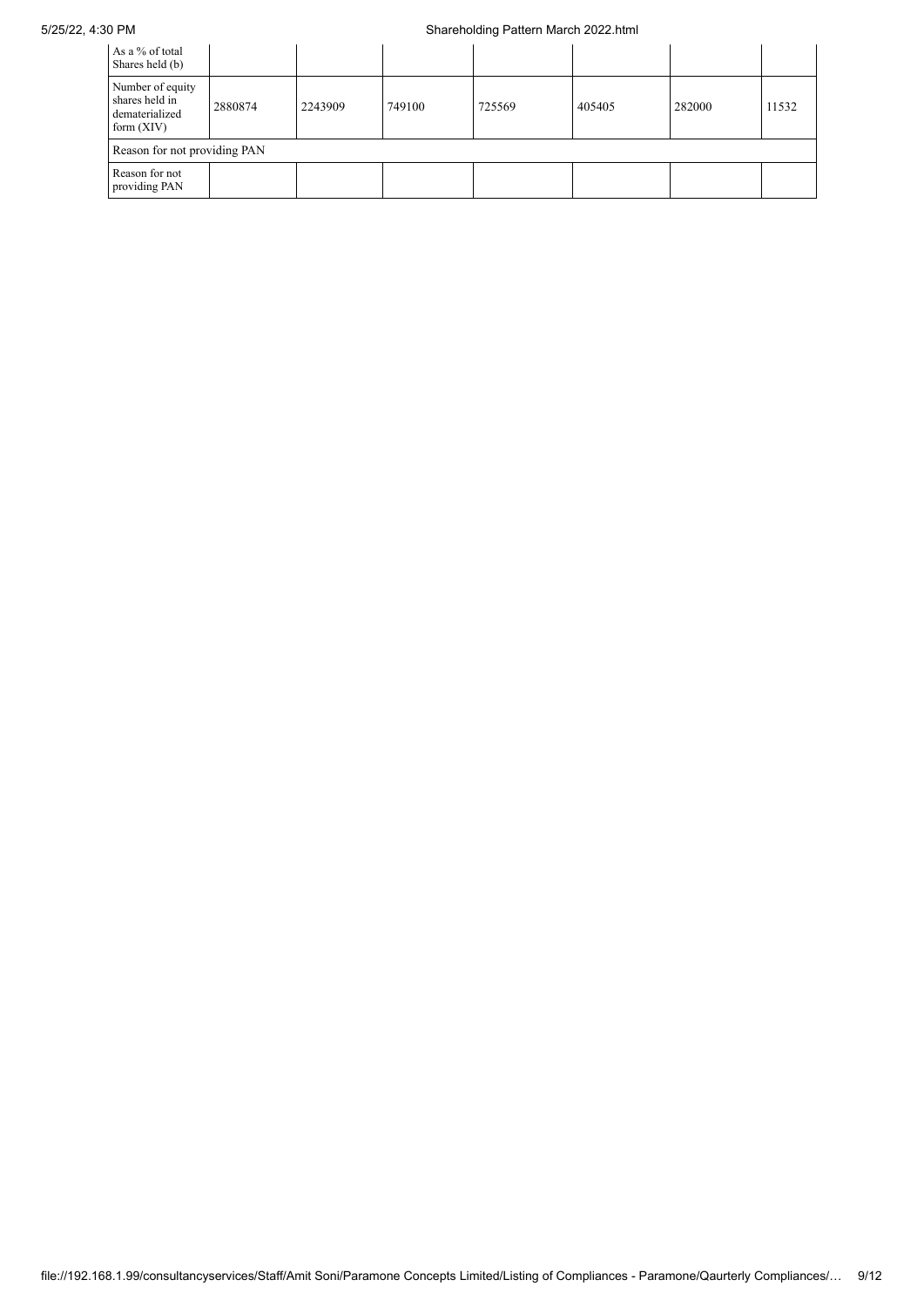| Searial No.<br>Category<br>Category / More                                                                                                                                           | $\,8\,$<br><b>HUF</b><br>Category | 9<br><b>Clearing Members</b> |                       |  |  |  |  |  |
|--------------------------------------------------------------------------------------------------------------------------------------------------------------------------------------|-----------------------------------|------------------------------|-----------------------|--|--|--|--|--|
|                                                                                                                                                                                      |                                   |                              |                       |  |  |  |  |  |
|                                                                                                                                                                                      |                                   |                              |                       |  |  |  |  |  |
|                                                                                                                                                                                      |                                   | Category                     |                       |  |  |  |  |  |
| than 1 percentage<br>Name of the                                                                                                                                                     |                                   |                              | Click here to go back |  |  |  |  |  |
| Shareholders (I)                                                                                                                                                                     |                                   |                              |                       |  |  |  |  |  |
| PAN(II)<br>No. of the                                                                                                                                                                |                                   |                              | Total                 |  |  |  |  |  |
| Shareholders (I)                                                                                                                                                                     | 36                                | 6                            | 53                    |  |  |  |  |  |
| No. of fully paid<br>up equity shares<br>$\text{held}(\text{IV})$                                                                                                                    | 73693                             | 3472                         | 88697                 |  |  |  |  |  |
| No. Of Partly paid-<br>up equity shares<br>held (V)                                                                                                                                  |                                   |                              |                       |  |  |  |  |  |
| No. Of shares<br>underlying<br>Depository<br>Receipts (VI)                                                                                                                           |                                   |                              |                       |  |  |  |  |  |
| Total nos. shares<br>held $(VII) = (IV) +$<br>$(V)$ + $(VI)$                                                                                                                         | 73693                             | 3472                         | 88697                 |  |  |  |  |  |
| Shareholding as a<br>% of total no. of<br>shares (calculated<br>as per SCRR,<br>1957) (VIII) As a<br>% of $(A+B+C2)$                                                                 | 0.49                              | 0.02                         | 0.59                  |  |  |  |  |  |
| Number of Voting Rights held in each class of securities (IX)                                                                                                                        |                                   |                              |                       |  |  |  |  |  |
| Class eg: X                                                                                                                                                                          | 73693                             | 3472                         | 88697                 |  |  |  |  |  |
| Class eg:y                                                                                                                                                                           |                                   |                              |                       |  |  |  |  |  |
| Total                                                                                                                                                                                | 73693                             | 3472                         | 88697                 |  |  |  |  |  |
| Total as a % of<br><b>Total Voting rights</b>                                                                                                                                        | 0.49                              | 0.02                         | 0.59                  |  |  |  |  |  |
| No. Of Shares<br>Underlying<br>Outstanding<br>convertible<br>securities $(X)$                                                                                                        |                                   |                              |                       |  |  |  |  |  |
| No. of Shares<br>Underlying<br>Outstanding<br>Warrants (Xi)                                                                                                                          |                                   |                              |                       |  |  |  |  |  |
| No. Of Shares<br>Underlying<br>Outstanding<br>convertible<br>securities and No.<br>Of Warrants (Xi)<br>(a)                                                                           |                                   |                              |                       |  |  |  |  |  |
| Shareholding, as a<br>% assuming full<br>conversion of<br>convertible<br>securities (as a<br>percentage of<br>diluted share<br>capital) (XI)=<br>$(VII)+(X)$ As a %<br>of $(A+B+C2)$ | 0.49                              | 0.02                         | 0.59                  |  |  |  |  |  |
| Number of Locked in shares (XII)                                                                                                                                                     |                                   |                              |                       |  |  |  |  |  |
| No. (a)                                                                                                                                                                              |                                   |                              |                       |  |  |  |  |  |
| As a % of total<br>Shares held (b)                                                                                                                                                   |                                   |                              |                       |  |  |  |  |  |
| Number of equity<br>shares held in<br>dematerialized<br>form (XIV)                                                                                                                   | 73693                             | 3472                         | 88697                 |  |  |  |  |  |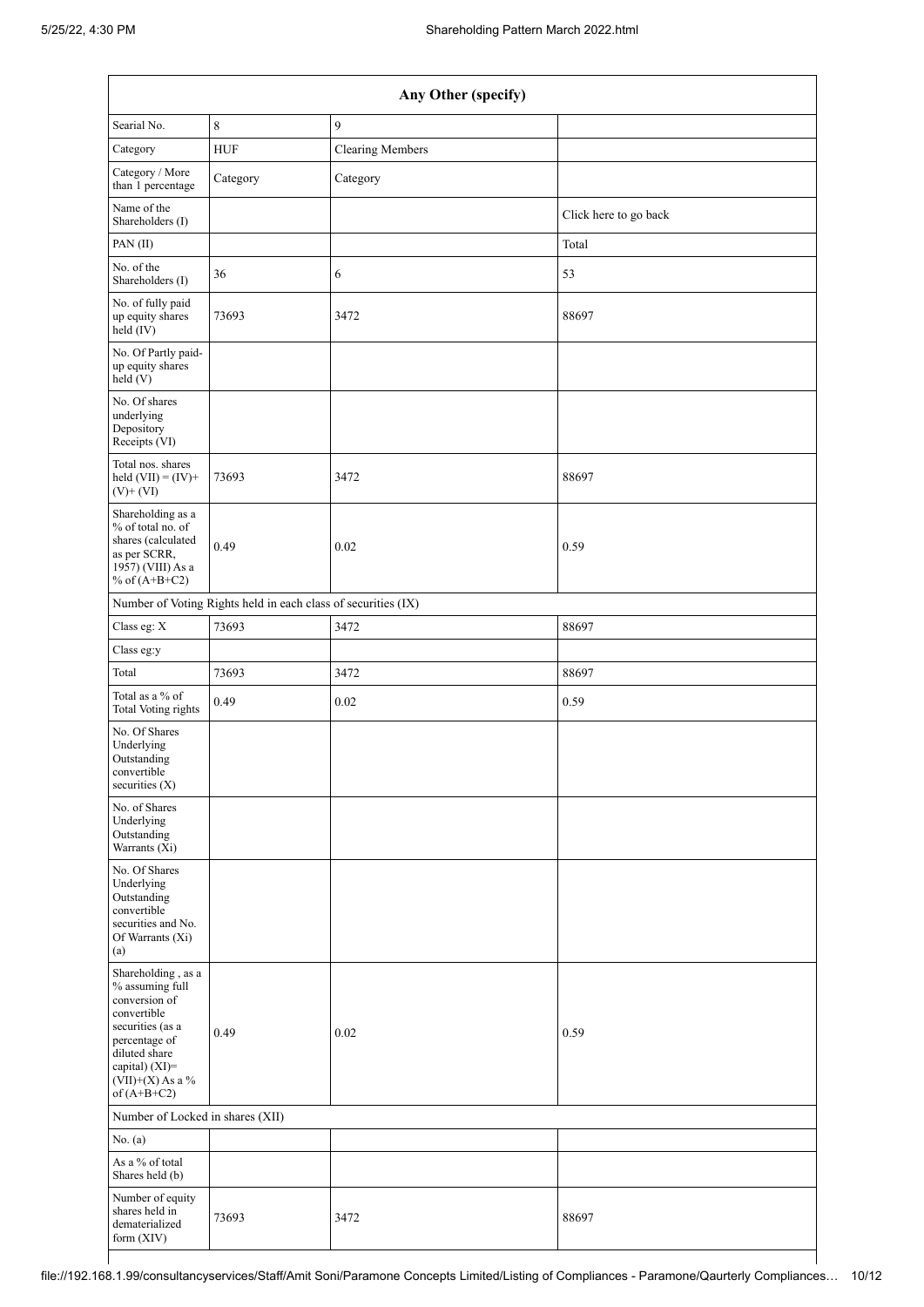Reason for not providing PAN

| Reason for not providing FAIN   |  |  |  |  |  |  |  |  |  |
|---------------------------------|--|--|--|--|--|--|--|--|--|
| Reason for not<br>providing PAN |  |  |  |  |  |  |  |  |  |